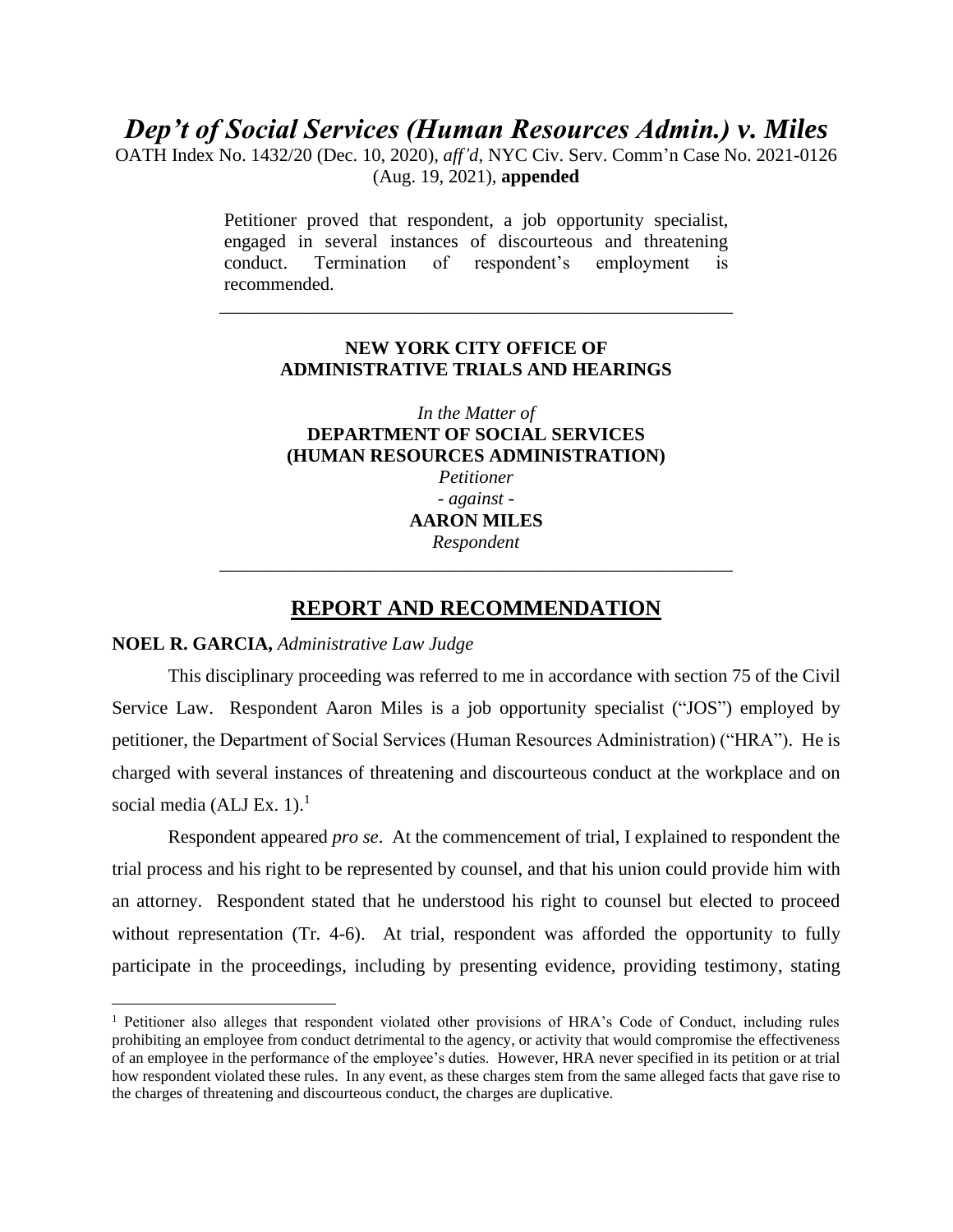objections, cross-examining witnesses, and making arguments. Both parties were also permitted to submit post-trial memorandums, but respondent declined to do so.

Petitioner relied on the testimony of five witnesses, and presented documentary and video evidence. Respondent testified on his own behalf, and also offered documentary and audio evidence.

For the reasons explained below, I find that petitioner proved by a preponderance of the evidence that respondent engaged in threatening and discourteous conduct.

### **ANALYSIS**

According to petitioner's amended charges, between the months of June and August 2019, respondent engaged in various instances of threatening and discourteous conduct towards staff members at his assigned work place, culminating with making a statement on August 9, 2019, that "I'm going to shoot up this place." Respondent was suspended for 30 days shortly after making that statement. Petitioner also charges that between August 14 and August 31 of 2019, respondent posted on his personal Instagram account several discourteous and threatening statements regarding his co-workers (ALJ Ex. 1).

Respondent denied the charges and claimed that he did not make some of the statements alleged, or that certain statements he did make were not threatening or discourteous.

## Specification I – Threatening and discourteous conduct

Petitioner alleged that respondent made threatening and discourteous statements on six different occasions, as follows.

## *1) Incident of July 17, 2019*

Petitioner alleged that on July 17, 2019, respondent made the statement "I can be street" in front of staff members, and then met with Director Desiree Royer-Brown to discuss the statement.

Director Royer-Brown testified that she is the director of HRA's rental assistance program, and that respondent was a JOS assigned to her unit (Tr. 84-88). She stated that on July 17, 2019, several staff members, including Amador Suarez, Leisa Heckstall, and Esmeralda Gerena, approached her and said that respondent was "making threats . . . as he was walking by them" (Tr. 94-95). Specifically, the staff members told her that respondent had stated that he "could be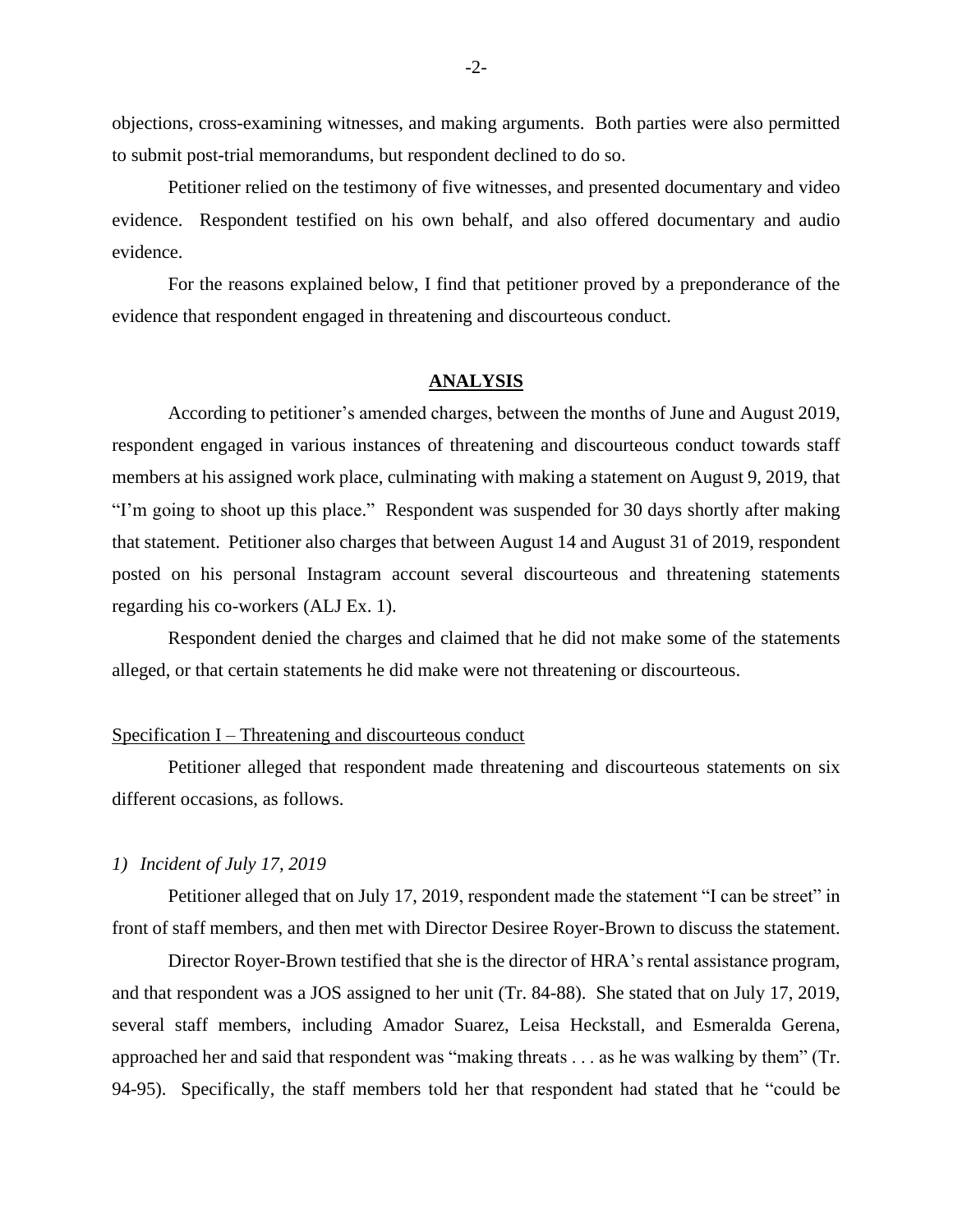street," which they took as a threat (Tr. 95). Director Royer-Brown instructed the staff members to submit written statements, but they refused to do so (Tr. 99). She then met with respondent.

During the meeting, Director Royer-Brown informed respondent that staff members had told her that he had stated that he could "be street" (Tr. 98). Respondent replied "I can say that I could be street," that "people think that I can't be street," and that "just because people see me dressed all professional . . . people in here sleeping on me" (Tr. 98-99). Director Royer-Brown instructed respondent not to make the statement again and said that she would write a memorandum memorializing the meeting (Tr. 98).

The memorandum drafted by Director Royer-Brown states that she held a meeting with respondent "regarding the statement 'I can be street' that was said in front of staff and me. This statement can be interpreted as a threat" (Pet. Ex. 3). The memorandum further states that respondent was instructed to cease making the statement. There is no indication that respondent failed comply with Director Royer-Brown's directive.

Of the three staff members who allegedly heard respondent make the statement, only Ms. Gerena was called to testify. However, petitioner did not elicit any testimony from her regarding this incident. JOS Candi Rufus briefly testified that respondent told her that he could "be street" in June, and then again in July 2019. However, because Ms. Rufus: 1) did not provide a date as to when those comments took place; and 2) her description of those incidents is significantly different than the incident alleged here; and 3) Director Royer-Brown did not identify Ms. Rufus as one of the staff members who complained about respondent on this date, Ms. Rufus's testimony was not considered as part of this charge (Tr. 202-05).

Respondent denied making a threatening statement, but instead testified that he made a statement that he has a "street side," and that he has "frequently ma[de] reference to a lot of my co-workers . . . to my street culture influences because using phrases similar to these are commonly used to express levels of frustration." He further argued that the statement has "a range of interpretations, which are all subjective so I can't say how someone's going to interpret that" (Tr. 263-64). He alleged that he was the victim of "harassment and the abuse by upper management" and that some of his co-workers may have been misinterpreting his "agitation and frustration" with his work environment as threatening behavior (Tr. 263-64).

It is well settled that not every disagreement in the work place or expression of frustration rises to the level of misconduct. Any comments made, however, must remain within the bounds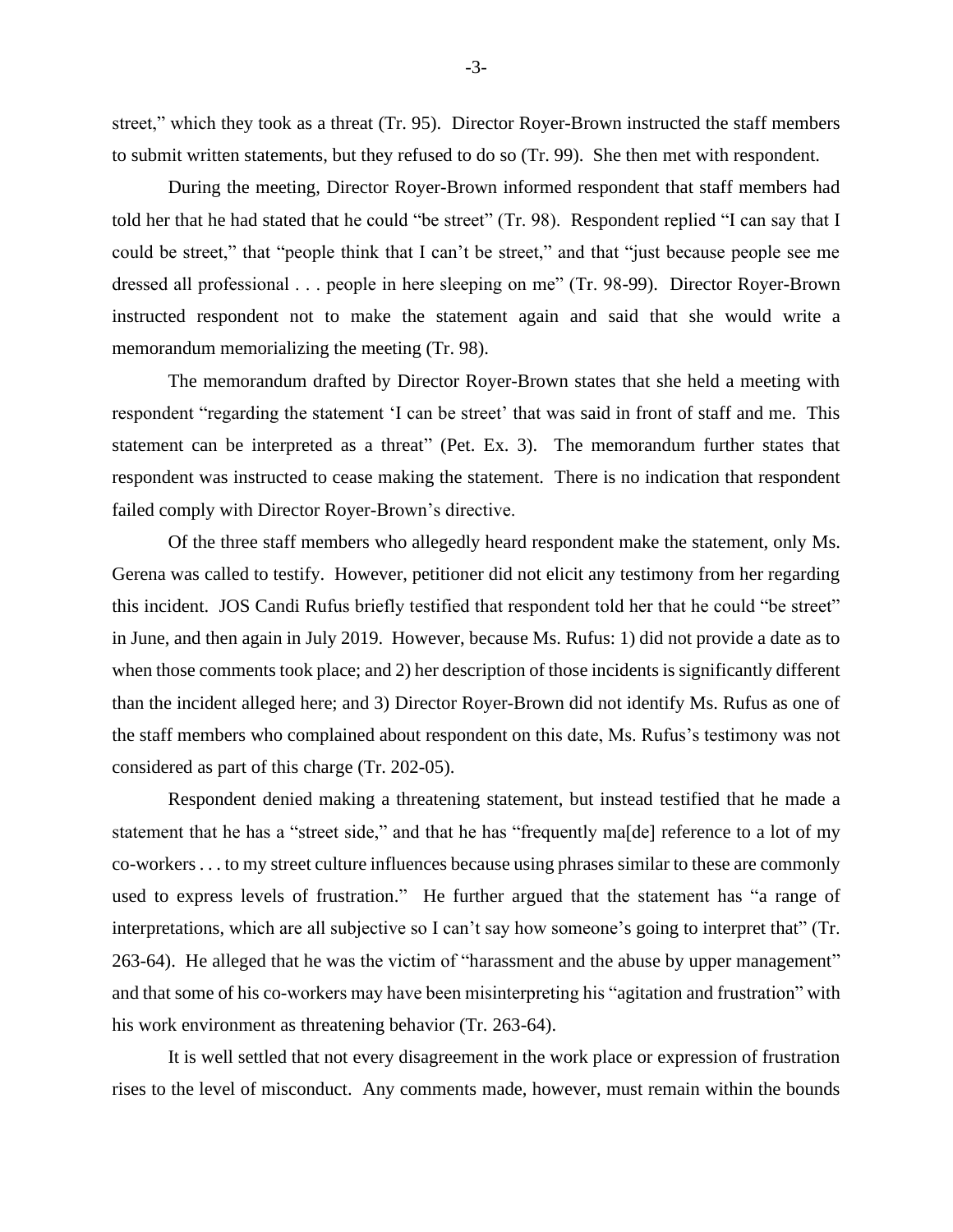of decorum and discretion. *See Dep't of Correction v. Martin*, OATH Index No. 431/95 at 14 (Jan. 17, 1995); *Human Resources Admin. v. Bichai*, OATH Index No. 211/90 at 13 (Nov. 21, 1989), *aff'd,* NYC Civ. Serv. Comm'n Item No. CD 90-54 (June 15, 1990).Relevant factors include the context, substance, tone, and duration of the remarks. *Human Resources Admin. v. Smart*, OATH Index No. 1325/16 at 7 (May 6, 2016).

Intimidating and threatening statements towards a co-worker are misconduct. *Dep't of Transportation v. Ferstler*, OATH Index No. 593/07 (June 25, 2007). Such misconduct may be established based upon the words used, tone in which they are said, gestures, and the overall circumstances. *See Dep't of Environmental Protection v. Sutton*, OATH Index No. 565/91 at 3 (Feb. 7, 1991) (language must be taken in its context, and language that might be inappropriate in one setting might be acceptable elsewhere).

Here, petitioner failed to provide sufficient evidence to establish that respondent's remark that "he could be street" rose to the level of discourteous or threatening conduct. Indeed, Ms. Gerena, the only staff member who allegedly heard respondent make the statement and appeared at trial, was never asked to describe the circumstances under which the comment was made, including who respondent was speaking to, his tone, gestures or other actions. While Director Royer-Brown correctly noted in her memorandum that respondent's statement could be perceived as a threat, she was not present when the statement was heard by the staff members, and provided no details as to how and to whom the statement was made. Lastly, while respondent admitted to telling co-workers that he has "a street side," the phrase, standing only, is insufficient to constitute a threat, where respondent explained that he was merely expressing frustration.

Therefore, petitioner did not prove by a preponderance of the evidence that respondent's statement rose to the level of threatening or discourteous conduct.

#### *2) Incident of July 29, 2019*

Petitioner alleged that on July 29, 2019, respondent asked Special Officer Charlie Waller "what would happen if I wild out on someone?" and stated that his co-workers were trying to provoke him into an argument.

Officer Waller testified that he is an HRA Special Officer whose duties include providing security for petitioner (Tr. 234-35). On the day in question, a security guard telephoned him to report that an altercation was taking place between respondent and another co-worker in room 102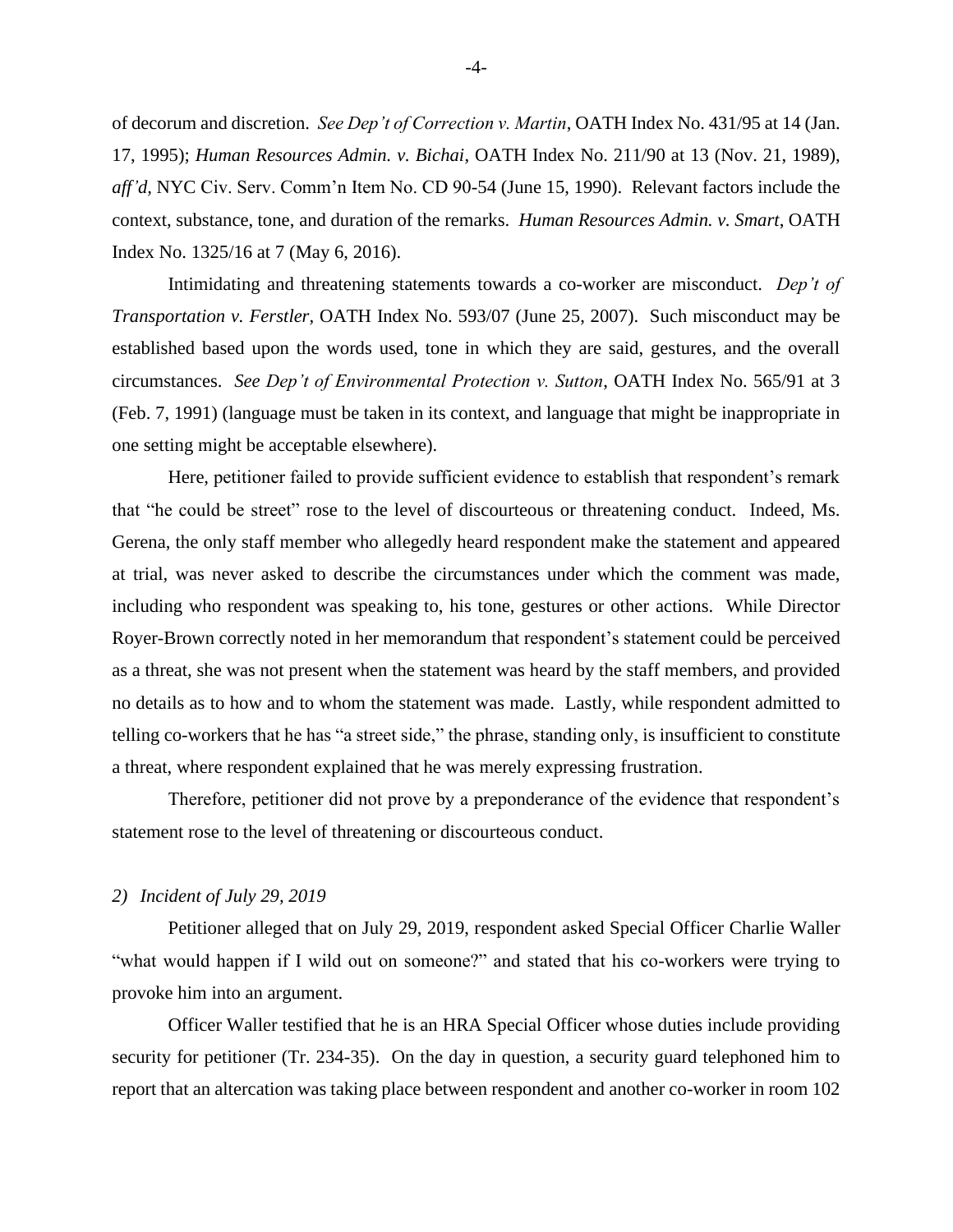of the work building. When Officer Waller arrived to the room, he saw respondent visibly upset. He invited respondent to leave the area and talk with him in order to calm him down, and told respondent that "its not worth it" (Tr. 238-40). Then Officer Waller heard respondent say, to no one in particular, "what would happen if I wild out on someone?" (Tr. 248). Officer Waller told respondent "not to take it any further" (Tr. 249).

Officer Waller was later instructed to draft a statement regarding the incident (Tr. 246, 250). In his Security Incident Report Witness Statement, dated August 13, 2019, Officer Waller wrote that respondent asked him "what would happen if I wild out on someone?" (Pet. Ex. 10). Officer Waller answered "that it wouldn't be worth it" and respondent replied that a co-worker was "trying to provoke him into an argument."

Respondent admitted making the statement at issue, but explained that he uses such language to express frustration, that his co-workers are misinterpreting his behavior, and that management is seeking to unfairly terminate his employment (Tr. 263-65).

Respondent's statement, under the circumstance here, did not rise to the level of misconduct. According to Officer Waller's witness statement, respondent addressed his question to him. The question was not made in a threatening manner, as Officer Waller made no mention of feeling threatened by respondent or concerned that respondent was intending to physically harm someone else. While respondent was visibly upset, Officer Waller also did not describe respondent's tone or actions as aggressive or hostile. Indeed, Officer Waller, who has been a Special Officer with HRA for 15 years, testified that while he reported the incident, he did not write a witness statement until almost two weeks later, when instructed to do so by a sergeant (Tr. 234-36, 246, 250). This further indicates that Officer Waller was not particularly alarmed by respondent's comment.

While certainly such a statement could be perceived, under different circumstances, as a threat, here respondent's comment was nothing more than an ill-advised expression of frustration which respondent should avoid in the future. *See Human Resources Admin. v. Bobb*, OATH Index No. 406/92 (July 2, 1992) (respondent's statement that "there is no guarantee that one would always be rational" was found to be "too vague to constitute an expressed or implied threat warranting discipline.").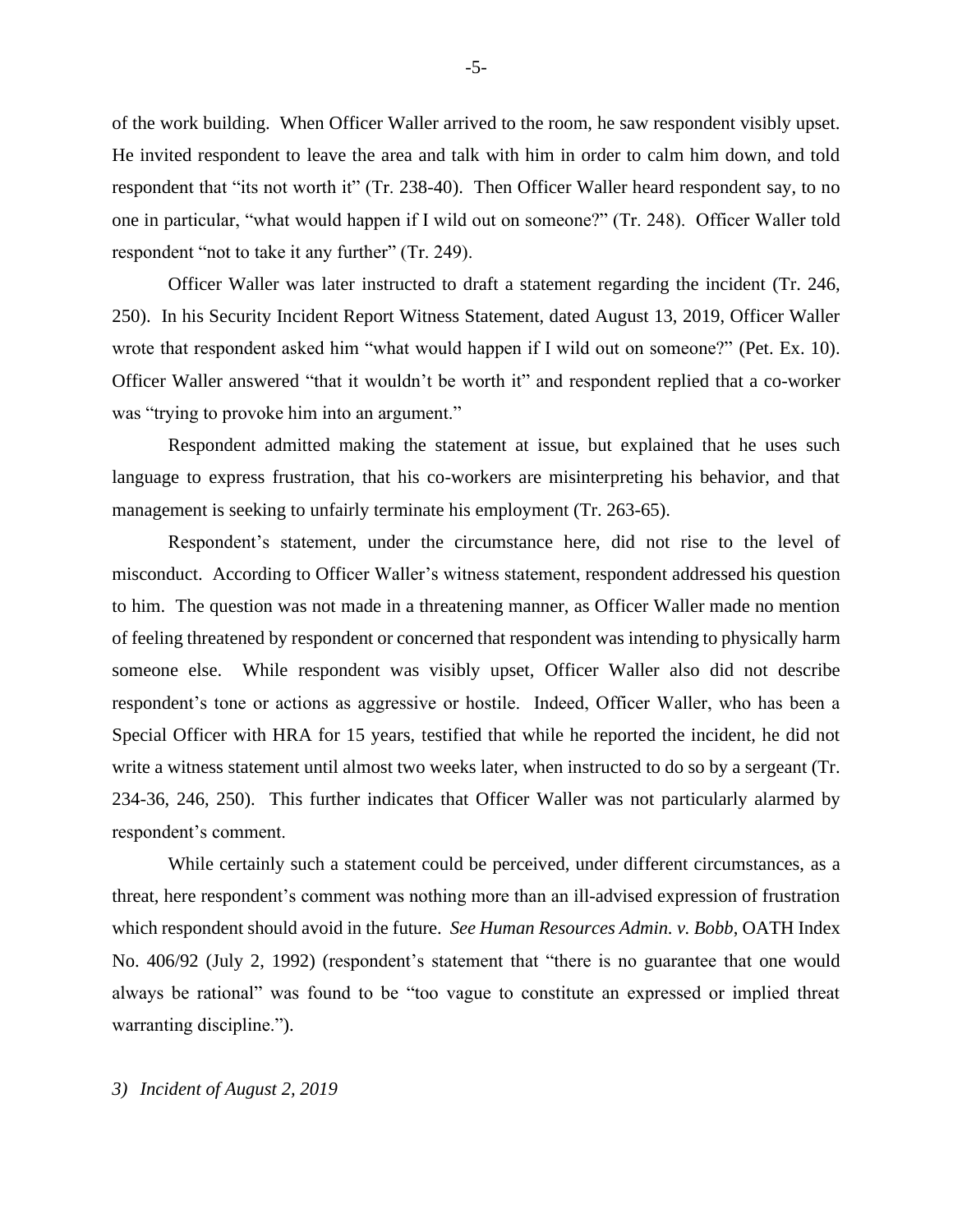Petitioner alleged that on August 2, 2019, respondent was involved in a verbal altercation with JOS Candi Rufus. Petitioner further alleged that after the disagreement ended, respondent walked back and forth from his cubicle towards Ms. Rufus's cubicle while staring at her in a menacing manner, and that respondent then went to an empty cubicle and continued to stare at her. A co-worker, Ms. Heckstall, advised respondent to walk with her so he could calm down.

Ms. Rufus testified that one of her duties was to assign cases to other HRA staff members, including respondent (Tr. 197-00). She explained that when she would assign a case to respondent, he would often become upset and would "look at her like he wanted to do something" or "walk around mumbling all the time, around my desk" (Tr. 203).

As to the incident in question, Ms. Rufus testified that sometime in August of 2019, respondent kept walking back and forth in front of her desk. Another staff member, Ms. Vazquez, told her that respondent was staring at her. When Ms. Rufus looked up, she saw respondent "just standing there, staring, and he refused to do anything. That's all he did all day, walk back and forth" (Tr. 204-05). She then saw respondent speaking with Ms. Heckstall, but he later returned and continued to "walk back and forth" in front of her (Tr. 205). Ms. Rufus testified that she waited for Director Royer-Brown to arrive to the office and spoke to her regarding respondent's behavior (Tr. 206). Petitioner did not elicit any testimony regarding this incident from Director Royer-Brown.

In an e-mail regarding the incident, Ms. Heckstall wrote that "[l]ast Friday was the scariest because I thought for sure that [respondent] was going to hit Ms. Rufus" (Pet. Ex. 8). She wrote that it appeared to her that respondent and Ms. Rufus had a disagreement before her arrival. After hearing respondent on the phone cursing, she approached respondent to ask if "he was alright," to which he replied "yes." A few minutes later she observed respondent leave the room, but when he returned "he started walking back and forth from his cubicle to Ms. Rufus's cubicle staring her down. He then stood up by the vacant cubicle and started to stare her down." Ms. Heckstall again "went to him but this time I told him to take a walk with me because I felt that he was going to hit Ms. Rufus." Respondent offered no testimony regarding this incident.

Ms. Rufus's testimony, as corroborated by Ms. Heckstall's e-mail, is sufficient to establish that on the day in question respondent walked back and forth in front of Ms. Rufus' cubicle multiple times and stared down at her in a manner that was hostile and aggressive. Moreover, even though respondent left the area for a time, he returned and continued to pace in front of her cubicle.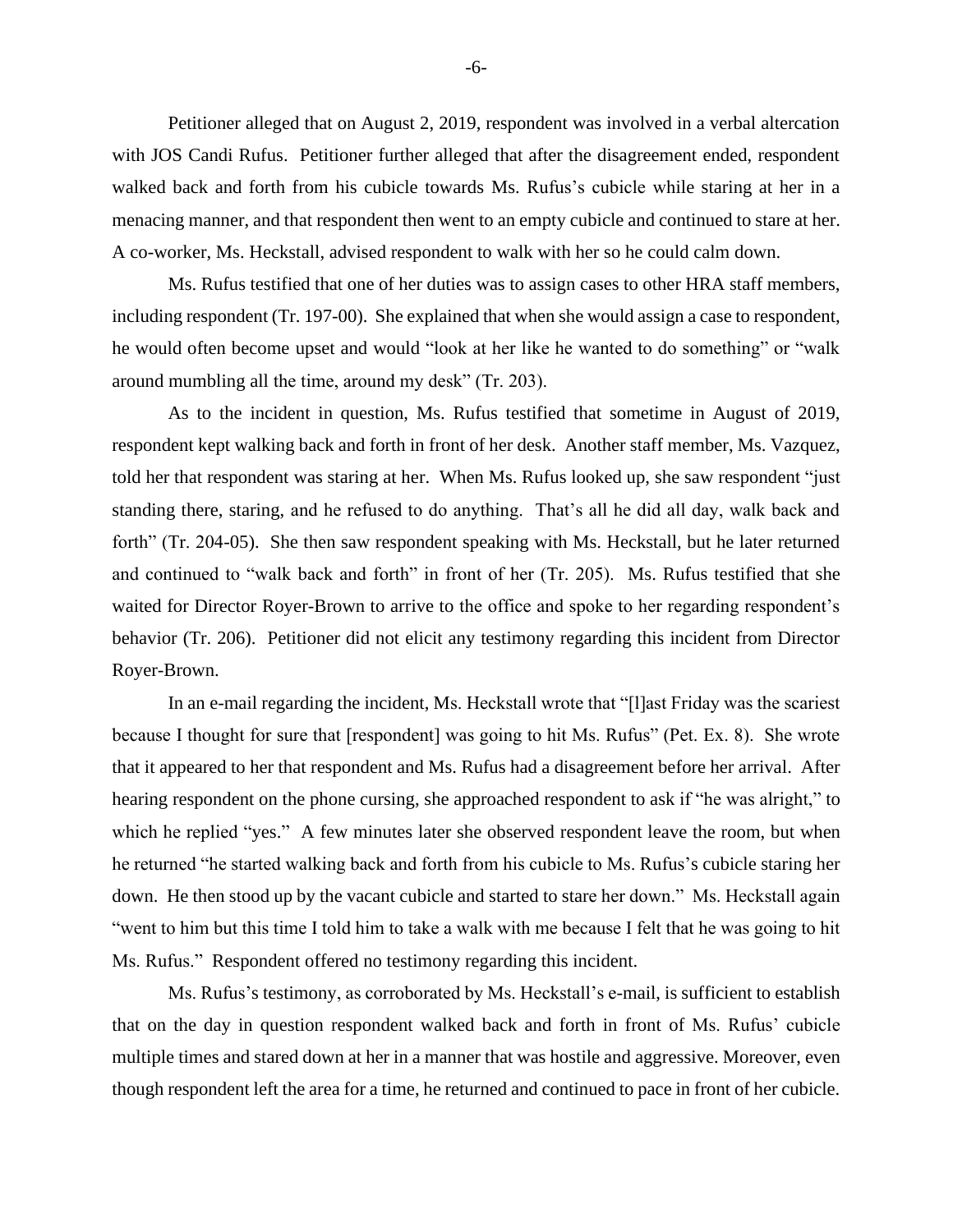Even without the use of threatening language, respondent's menacing behavior constitutes misconduct. *See Admin. of Children's Services v. Lin*, OATH Index No. 414/00 at 8 (Sept. 5, 2000) (during argument with supervisor, respondent found to have committed disciplinable misconduct by standing so close to the supervisor as to be intimidating).

### *4) Incident of August 9, 2019*

Petitioner alleged that on August 9, 2019, respondent was at his cubicle speaking on the phone in an agitated manner when he stated "I'm going to shoot up this place." Petitioner further alleged that respondent posted a video on his personal Instagram account in which he stated "So I'mma call this drama in the office. You know this some Watergate up in this HRA over here . . . They wanna play with your boy man. They don't understand there's ramifications, there's ramifications to messing with me man. I'm not like these regular peoples in here. I moved different."

To prove the allegation, petitioner presented the testimony of Ms. Gerena. Ms. Gerena testified that respondent was a co-worker who sat behind her in an open area with cubicles (Tr. 162-64, 183). On August 9, 2019, Ms. Gerena noticed that respondent was apparently having difficulties logging into his computer, and that he was continuously getting up from his desk, walking in circles, and speaking on the phone. While respondent was on the phone, Ms. Gerena heard him say "I'm going to shoot up this place, I feel like shooting up this place" (Tr. 165-66). Ms. Genera immediately reported respondent's behavior and statement to Ms. Heckstall, who in turn spoke to a supervisor, Ms. Vasquez (Tr.165-67). A few minutes later, Ms. Gerena was called to Director Royer-Brown's office to discuss what she had witnessed. Ms. Gerena testified that she related the same description of events to Director Royer-Brown; that she saw respondent "walking in circles on the phone" and that she heard him say that he was going to "shoot up this place" (Tr. 171-72). As per Director Royer-Brown's instructions, Ms. Gerena wrote an e-mail memorializing her observations of respondent's behavior (Tr. 172-73). In her e-mail, dated August 9, 2019, Ms. Gerena wrote that she heard respondent "on the phone saying 'I'm going to shoot up this place" and that "[h]e sounds very hostile and not stable when he speaks." (Pet. Ex. 11).

Director Royer-Brown testified that several staff members, including Mr. Suarez, Ms. Heckstall and Ms. Genera, came to her office that day to report that respondent had made threatening statements. She instructed them to write down their observations (Tr. 101-05). Aside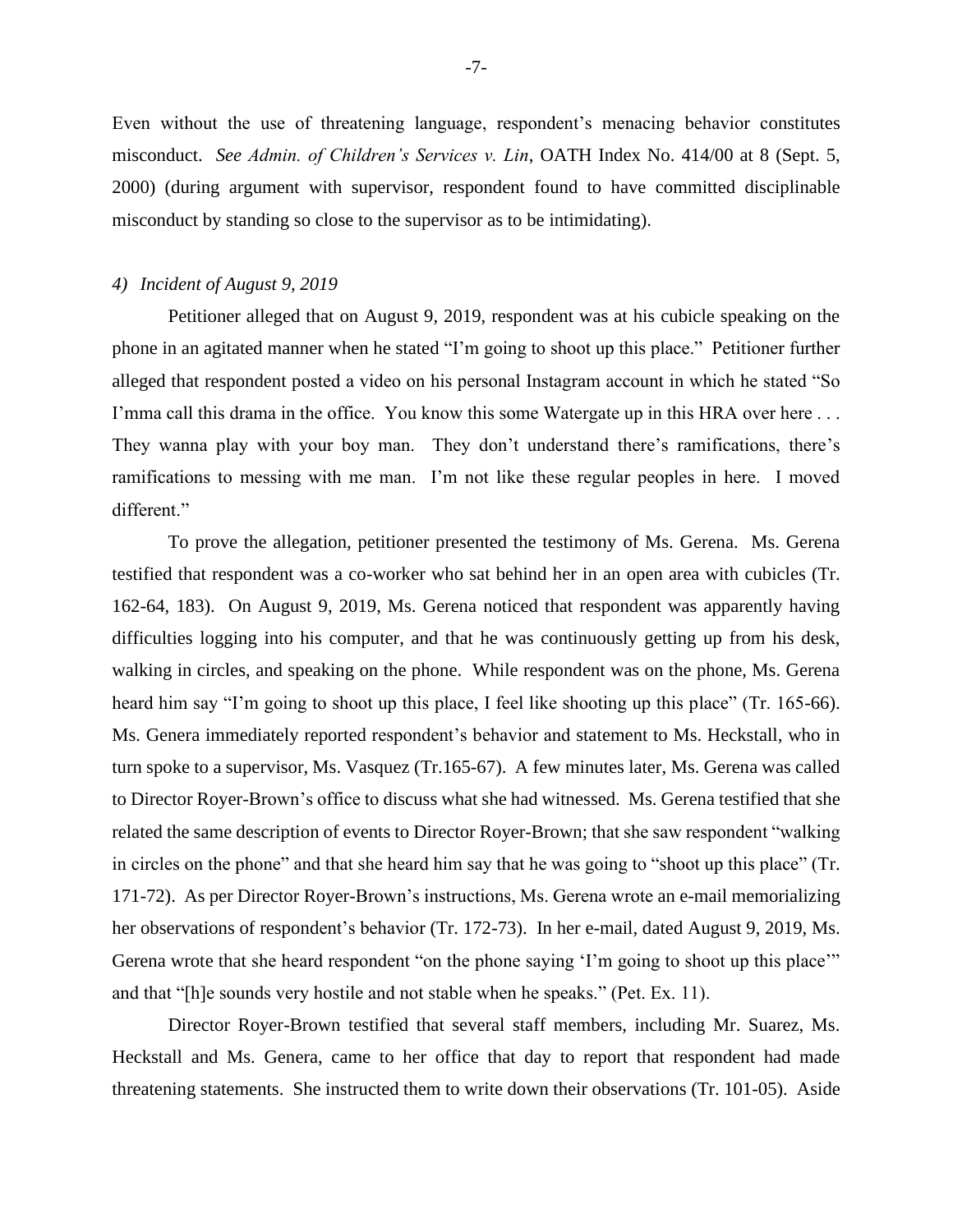from the e-mail she received from Ms. Gerena, she also received e-mails from Ms. Heckstall and Mr. Suarez, who is a union representative.

In her e-mail, Ms. Heckstall wrote that when she arrived at the office that morning, she heard respondent "on the phone and he sounded irritated" (Pet. Ex. 9). A short time later, "Ms. Genera called [her] over to her cubicle and told [her] that [respondent] was on the phone saying to someone that he will shoot up this place." In Mr. Suarez's e-mail, he states that it was "brought to [his] attention today . . . that [respondent] was very agitated this morning and speaking loudly on the phone and stated that he will shoot this place up" (Pet. Ex. 4).

Based on the e-mails and verbal reports regarding respondent's behavior, Director Royer-Brown received authorization from her superiors to suspend respondent for 30 days (Pet. Ex. 7; Tr. 106, 112-14).

Respondent denied making the statement that he would "shoot up" the office (Tr. 263, 269- 70). Instead, he claimed that he was unfairly given a suspension for allegations that Director Royer-Brown had already "dismissed as rumors" (Tr. 268-70). He testified that a rumor that he had threatened to "shoot up the office" began on June 17, 2019 (Tr. 269-70). Respondent did not explain how he discovered the alleged rumor, but instead pointed to an e-mail dated June 20, 2019, where he requested an urgent meeting with Director Royer-Brown. In that e-mail, respondent claimed that he was being "accused of saying that he had intentions of '[s]hooting up the office'" and was requesting a meeting to "verify this slander and seek immediate resolution" (Resp. Ex. A; Tr. 273). Respondent stated that during the meeting, Director Royer-Brown instructed him to stop making comments that he would "shoot up the office," but he denied making the statement.

Respondent also presented a surreptitiously made audio recording of a meeting he had with Director Royer-Brown, which, according to respondent's e-mail containing a link to the recording, occurred on July 17, 2019. However, when the recording is uploaded, a notation on the audio file states that it was created on August 6, 2019 (Resp. Ex. B, ALJ Ex. 2).<sup>2</sup> In any event, the sum and substance of the meeting, which runs for about 42 minutes, is that respondent expresses concern that he is being accused of threatening to "shoot up the office." Director Royer-Brown repeatedly

<sup>&</sup>lt;sup>2</sup> Respondent Exhibit B consists of three recordings that respondent surreptitiously made of three meetings. The other two recordings bear little relevance to the issues here: one recording is when Assistant Deputy Commissioner Jessie Poli and Director Royer-Brown inform respondent of his suspension; the second is a meeting with Director Royer-Brown and Ms. Vasquez regarding the dress code. ALJ Ex. 2, admitted post-trial *sua sponte* to complete the record, are three of respondent's e-mails, dated August 10, 2020, containing links to the recordings.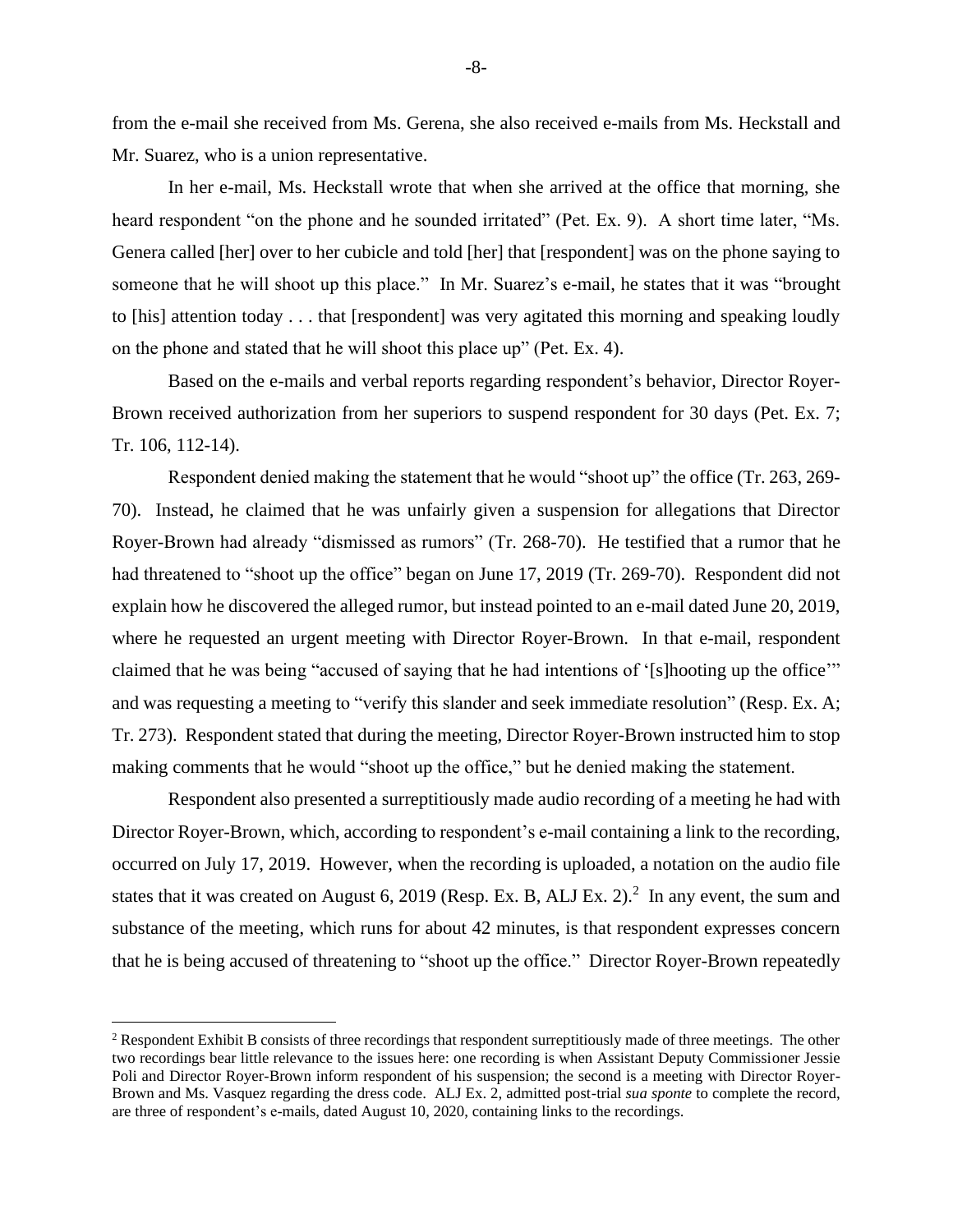states that because she has no written statements from staff members, such allegations are gossip or rumor. She warns respondent to be careful with his statements, and that she would take action if someone made written allegations. Respondent further alleged that his suspension was retaliatory because it was imposed two days after he submitted a grievance against Director Royer-Brown (Tr. 268-69).

A credibility determination is required where, as here, the parties have presented conflicting testimony on relevant facts. In making a credibility determination, this tribunal may consider such factors as witness demeanor; consistency of the witness's testimony; supporting or corroborating evidence; witness motivation, bias, or prejudice; and the degree to which a witness's testimony comports with common sense and human experience. *Dep't of Sanitation v. Menzies,*  OATH Index No. 678/98 at 2-3 (Feb. 5, 1998), *aff'd,* NYC Civ. Serv. Comm'n Item No. CD 98- 101-A (Sept. 9, 1998).

Petitioner's evidence was credible. Specifically, I credit Ms. Gerena's consistent and detailed testimony that on August 9, 2019, she observed respondent in an aggravated state, apparently due to difficulties logging into his computer, and heard him say "I'm going to shoot up this place." Her testimony was consistent with her e-mail, which she wrote on the same morning that she heard the statement. *Transit Auth. v. Victor*, OATH Index No. 799/11 at 4 (Mar. 3, 2011), *aff'd*, NYC Civ. Serv. Comm'n Item No. CD 11-52-A (Aug. 9, 2011) ("contemporaneous statements evince reliability").

Ms. Genera's testimony was further corroborated by Ms. Heckstall's e-mail, which stated that Ms. Heckstall heard respondent sounding irritated on the phone, and that Ms. Gerena told her that respondent had said that "he will shoot up this place."

Ms. Gerena and Ms. Heckstall had no reason to fabricate their statements. Respondent's speculative claim that "an isolated close-knit group of employees [were] conspiring at the direction of [Director Royer-Brown] to paint me as violently as they could to effect my termination" was not substantiated by any credible evidence (Tr. 264).

Respondent, on the other hand, has a compelling motive to deny any wrongdoing and avoid being penalized. Respondent's testimony was less credible, and, outside of his blanket denial of the threatening statement, failed to discuss the events of that day. Respondent's contention that this disciplinary charge resulted from a rumor is unavailing.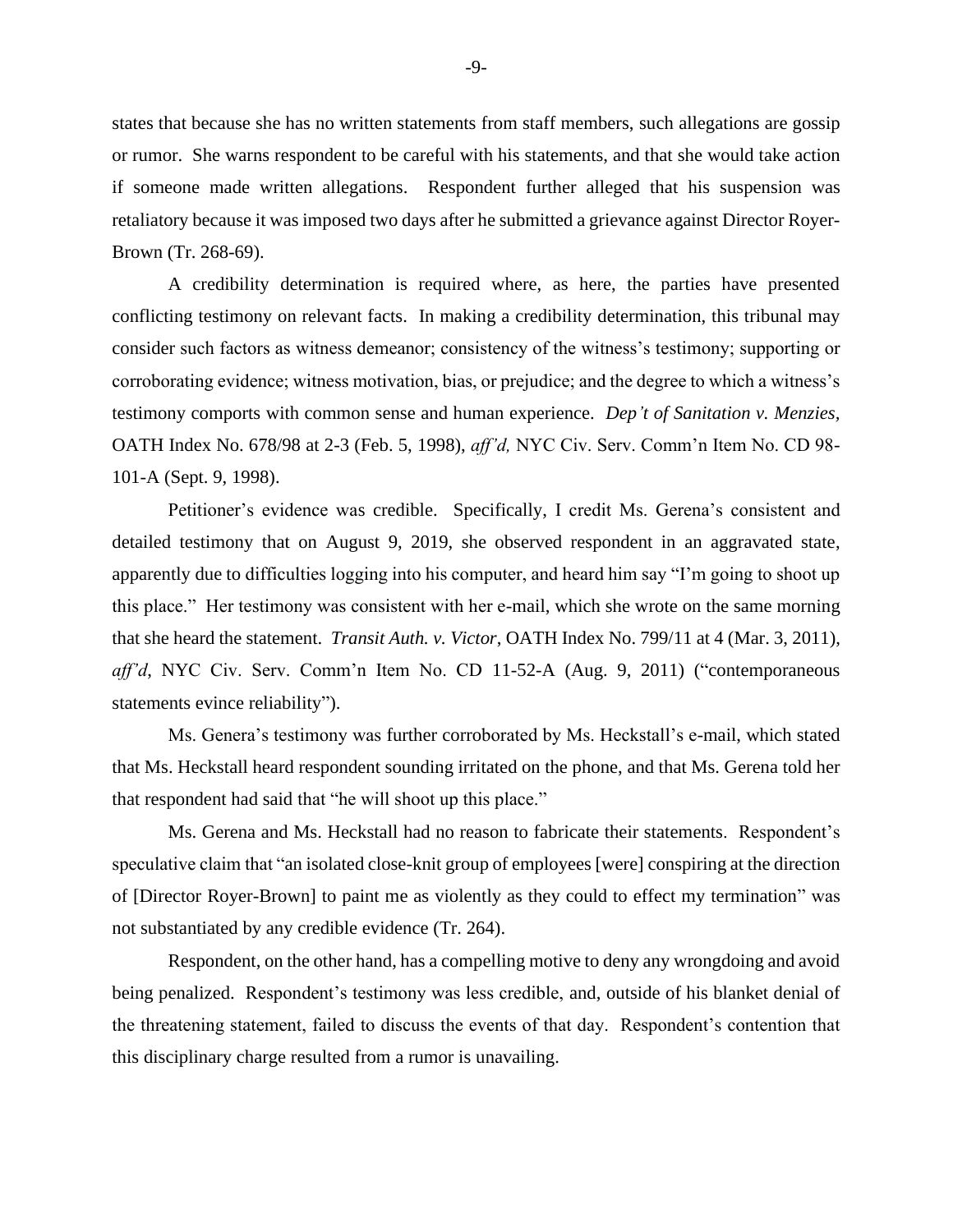The evidence reveals that staff members had previously informed Director Royer-Brown and Mr. Suarez, the union representative, that respondent often behaved in a hostile manner and made threatening comments. Indeed, in an e-mail dated August 9, 2019, Mr. Suarez states that "in the past" respondent had spoken of "shooting this location up or burning the place down," but that the staff members who heard the comments had been unwilling to submit written statements out of concern for their safety (Pet. Ex. 4). The recording of the meeting between respondent and Director Royer-Brown only confirms that respondent had been warned to be careful with his statements around the office. Therefore, the most likely version of events is not that unfounded rumors were circulating regarding respondent, but instead that respondent had previously made threatening statements that staff members had been unwilling to put in writing.

Further, respondent's claim that his suspension was retaliatory is without merit. Section 75-b(2)(a) of the Civil Service Law prohibits a public employer from dismissing or taking other disciplinary or adverse personnel action "against a public employee . . . because the employee discloses to a governmental body information: . . . (ii) which the employee reasonably believes to be true and reasonably believes constitutes an improper governmental action." "Improper governmental action" is defined as "any action by a public employer or employee, or an agent of such employer or employee, which is undertaken in the performance of such agent's official duties . . . which is in violation of any federal, state or local law, rule or regulation." Civ. Serv. Law § 75-b(2)(a) (Lexis 2020).

Under section 75-b(3)(a), where an employee is subject to dismissal or other disciplinary action and the employee reasonable believes such action

> would not have been taken but for the conduct protected under subdivision two of this section, he or she may assert such as a defense before the designated arbitrator or hearing officer. The merits of such defense shall be considered and determined as part of the arbitration award or hearing officer decision of the matter. If there is a finding that the dismissal or other disciplinary action is based *solely* on a violation by the employer of such subdivision, the arbitrator or hearing officer shall dismiss or recommend dismissal of the disciplinary proceeding, as appropriate . . .

## Civ. Serv. Law §75-b(3)(a) (emphasis added).

Therefore, to establish a "whistleblower" defense, respondent must show that the *sole* motivation for petitioner's charges was to retaliate against him for the alleged grievance he filed against Director Royer-Brown, which he suggested was based on a claim of sexual harassment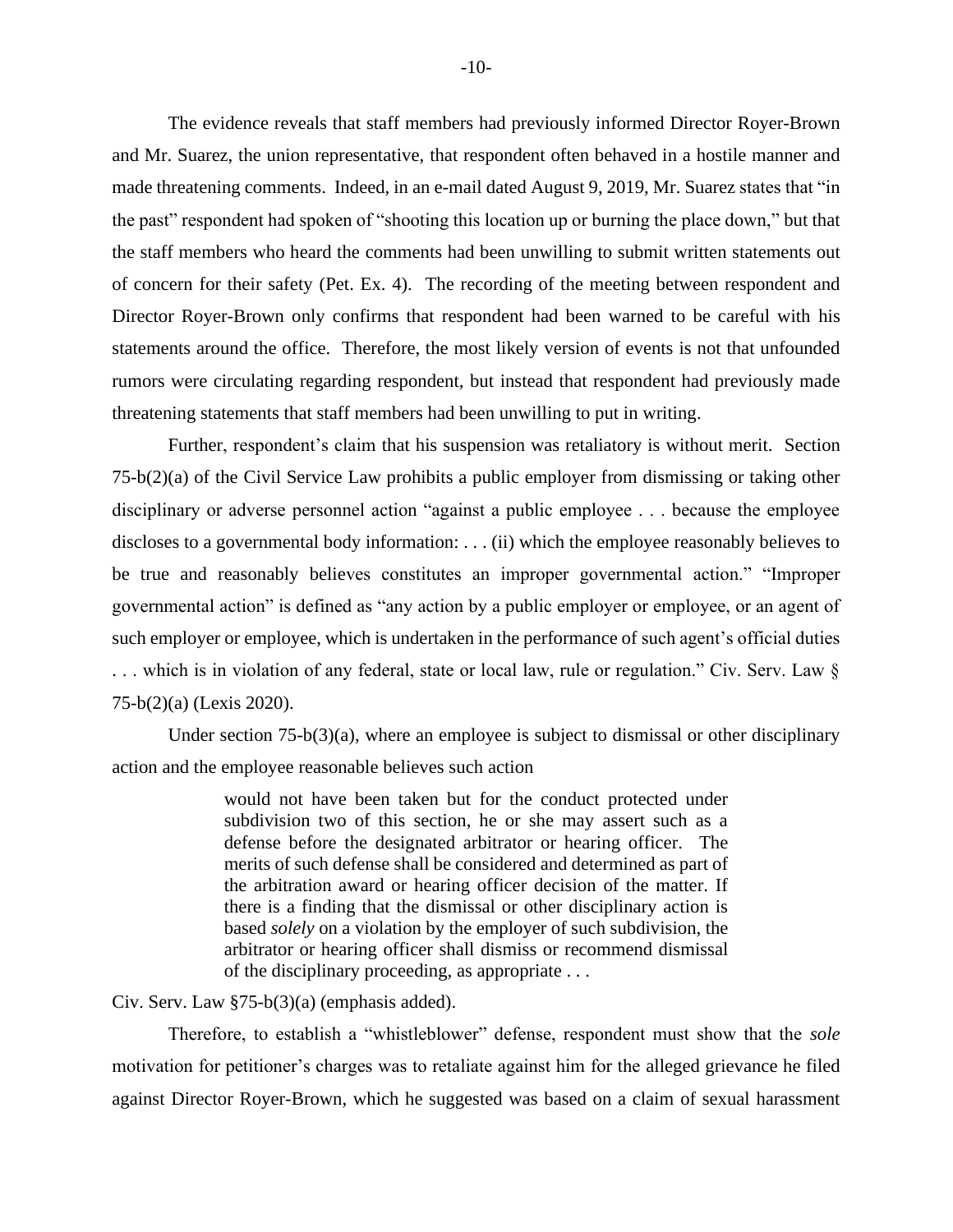(Tr. 155-56, 268-69). However, despite being offered the opportunity to submit evidence into the record, respondent never offered the grievance into evidence, and never specified the office with which he filed his grievance, or how Director Royer-Brown would have known at the time of his suspension that he filed a complaint against her.

Even accepting that respondent did file a grievance and that Director Royer-Brown was aware of it, the allegation that formed the basis of this disciplinary charge and his suspension was made by Ms. Genera, and corroborated by Ms. Heckstall. Assistant Deputy Commissioner Jessie Poli, Director Royer-Brown's supervisor, credibly testified that while Director Royer-Brown requested a suspension, the decision to suspend respondent was made by senior management upon review of several e-mails by staff members which described respondent's conduct (Tr. 38-39, 50). Therefore, respondent did not establish that Director Royer-Brown acted, in part or in whole, with retaliatory intent. Instead, the credible evidence establishes that Director Royer-Brown took action because she received written statements from staff members that respondent had stated that "he will shoot up this place," which caused alarm amongst his co-workers.

Lastly, aside from the grievance respondent allegedly filed against Director Royer-Brown, respondent claimed that his suspension violated the Civil Service Law and other agency policy and procedures (Tr. 265-69). However, as I explained to respondent at trial, the purpose of this proceeding is to adjudicate the disciplinary charges against him, and not his allegations against the agency or Director Royer-Brown (Tr. 62, 265-66). To the extent respondent's allegations formed part of his defense, such as his claim that his suspension was retaliatory, the allegations have been fully considered and discussed as warranted.<sup>3</sup>

Petitioner additionally claimed that on the same day, respondent posted a video on his personal Instagram account in which he stated "So I'mma call this drama in the office. You know this some Watergate up in this HRA over here . . . They wanna play with your boy man. They don't understand there's ramifications, there's ramifications to messing with me man. I'm not like these regular peoples in here. I moved different." Petitioner argued that the video statements were a continuation of respondent's threatening conduct.

<sup>&</sup>lt;sup>3</sup> Respondent indicated that he availed himself of his right to file a grievance against Director Royer-Brown. Respondent may also wish to speak to an attorney or his union regarding his allegations.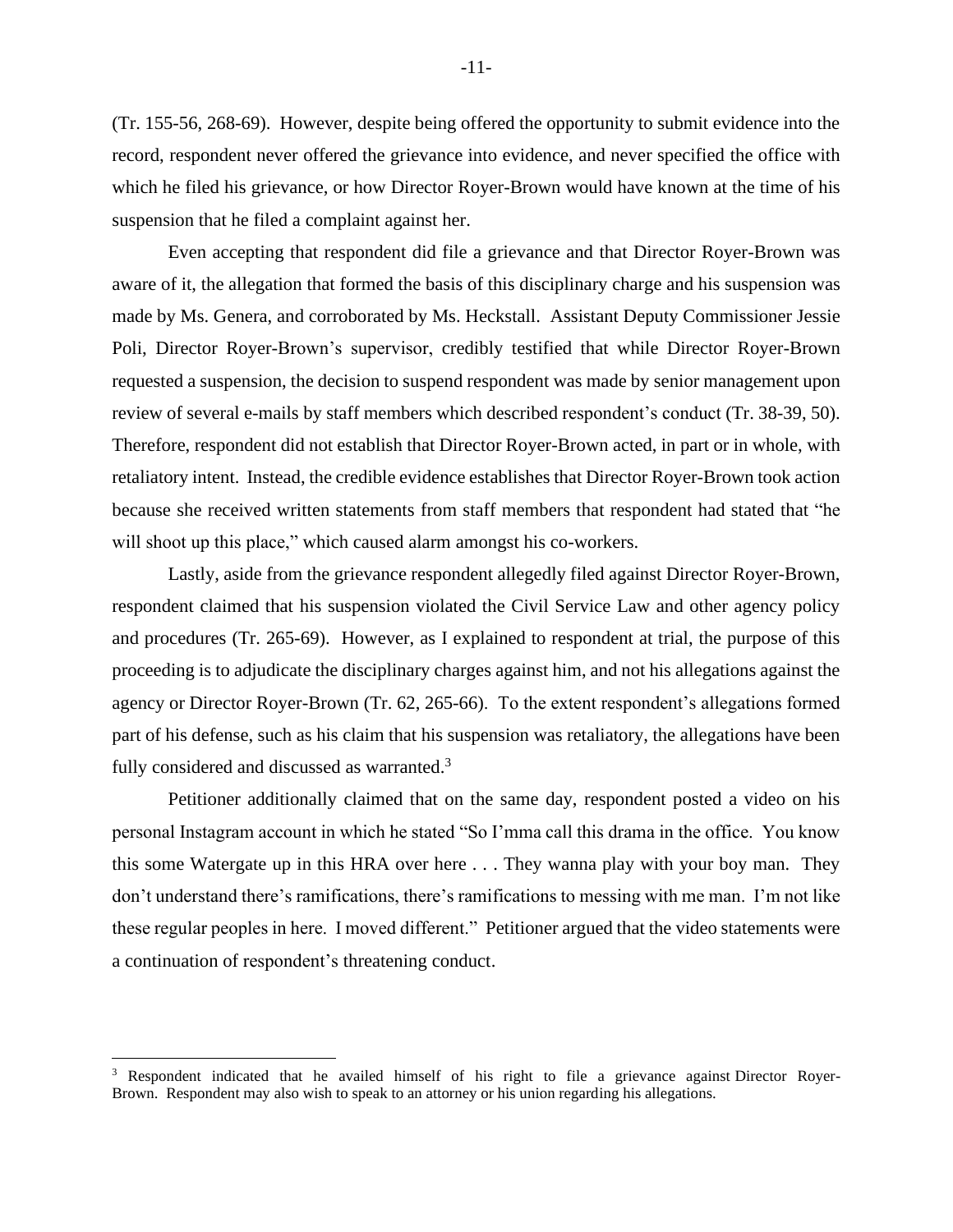Respondent did not contest that he posted the video, but instead argued that the video did not contain a threatening statement.

Petitioner's claim is unconvincing. Nothing in the video constitutes an expressed or implied threat of violence, and the statements do not rise to the level of discourteous conduct.

In all, petitioner proved that respondent committed misconduct by stating, while on the phone, that he "will shoot up this place," as charged.

#### *5) First undated incident*

Petitioner alleged that on one occasion, a co-worker attempted to calm respondent down after witnessing him have a violent verbal outburst, telling him that he needed "to calm down, you know you can't hurt anyone in here you will get in trouble." In response, respondent told the coworker "I don't have to do it here, I can find out where they live and get them."

The only evidence that petitioner presented to support this claim is an e-mail, dated August 9, 2019, from Mr. Suarez to Director Royer-Brown. In that e-mail, Mr. Suarez states that on one occasion when respondent was having a "violent verbal outburst," a staff member told him "to calm down, you know you can't hurt anyone in here you will get in trouble." In response, the staff member claimed that respondent stated "I don't have to do it here, I can find out where they live and get them." (Pet. Ex. 4).

While the initial statement from respondent to the staff member is not hearsay because it is a statement by a party-opponent, the communicating of that statement from the staff member to Mr. Suarez, who did not testify, is hearsay. While hearsay is admissible under our rules, in cases where a charge is based primarily on hearsay, hearsay has been deemed sufficiently reliable only if the statement is detailed and corroborated. *Human Resources Admin. v. Green*, OATH Index No. 3347/09 at 8 (Nov. 18, 2009) (citing *Calhoun v. Bailar*, 626 F.2d 145, 148-49 (9th Cir. 1980)); *Dep't of Environmental Protection v. Ginty*, OATH Index No. 1627/07 at 16, 20 (Aug. 10, 2007). Here, the statement is neither sufficiently detailed nor corroborated to be deemed reliable.

Therefore, as the e-mail evidence is insufficient to sustain the allegation, petitioner failed to prove misconduct.

#### *6) Second undated incident*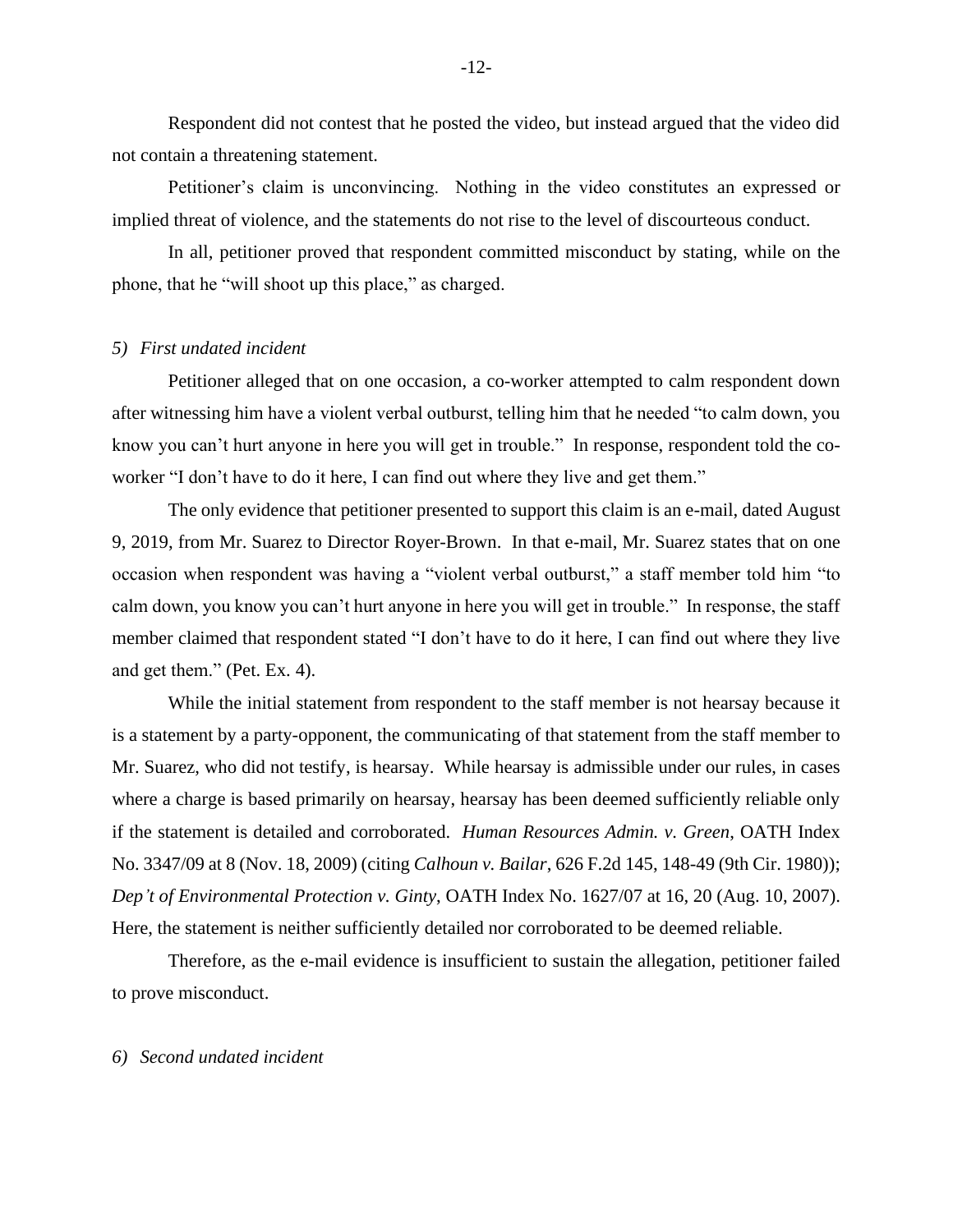Petitioner alleged that on another occasion, Mr. Suarez heard respondent tell an unnamed HRA Special Officer "People in here get it twisted they think I'm soft, but I will take it to the streets in here. People don't know how I know I don't have to do anything myself."

The evidence for this allegation is also based on Mr. Suarez's August 9, 2019 e-mail, where he wrote that a few weeks prior he spoke to respondent regarding "a verbal blow-up." (Pet. Ex. 4). During the conversation, respondent allegedly stated to Mr. Suarez that "[p]eople in here get it twisted they think I'm soft, but I will take it to the streets in here. People don't know how I know I don't have to do anything myself." However, Mr. Suarez did not testify, and no other evidence was presented to corroborate the statement.

Because I find that the e-mail alone is insufficient to prove the allegation, petitioner failed to prove misconduct.

In sum, petitioner proved two instances of threatening and offensive behavior by respondent, specifically: 1) that on August 2, 2019, respondent walked back and forth in front of Ms. Rufus' cubicle multiple times and stared down at her in manner that was hostile and aggressive; and 2) that on August 9, 2019, respondent stated, while on the phone, that he "will shoot up this place," in violation of HRA's Code of Conduct.

## Specification II – Threatening and discourteous statements on social media

Petitioner alleged that on nine different occasions, from August 14 to August 31, 2019, while serving a 30-day suspension, respondent made threatening and inappropriate comments about his co-workers on videos posted to his personal Instagram account, as follows:

- August 14, 2019 "Yeah, so I'm home now . . . with my 30 days suspension, vacation. I mean suspension . . . So I'm check y'all niggas. And I'mma take these 30 days vacation, I mean suspension, and I'll see y'all niggas in 30 days and we gonna play ball."
- August 15, 2019 "I'll be back in 30 days to play ball with all of y'all."
- August 16, 2019 "Enjoying the second day of my 30 day vacation, courtesy of Ms. Royer."
- August 17, 2019 "I'm still on my 30 day vacation, courtesy of Ms. Desiree Royer-Brown."
- August 18, 2019 "Still on my 30 day vacation courtesy of Ms. Royer-Brown . . . I needed this break, away from their stupid dumbass motherfuckers up there."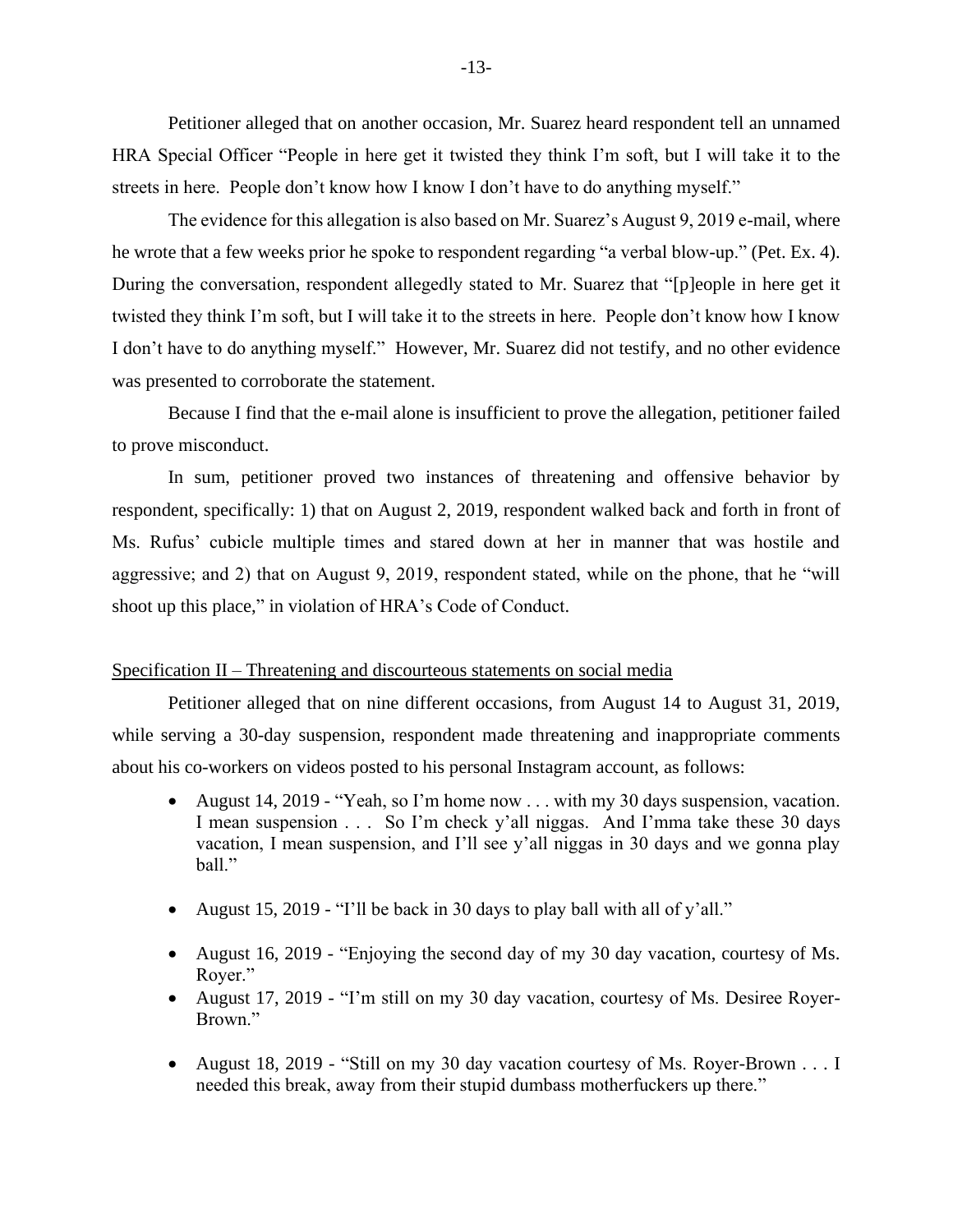- August 20, 2019 "My director Ms. Royer-Brown suspended me for 30 days . . . she thought it was going to end there . . . I just served a grievance on her for sexual harassment and misconduct, and I'm going to see how they deal with that. We're gonna keep playing ball."
- August 24, 2019 "Just enjoying the day man, 30 day vacation, courtesy of Ms. Royer-Brown man."
- August 26, 2019 "Never expected I'd be getting a 30-day vacation like this, courtesy of Ms. Royer-Brown."
- August 31, 2019 "30 day vacation baby, what can I say? Thank you Ms. Royer-Brown. I know you thought you were doing something to hurt a brotha but you ain't doing nothing but help a brotha. I hope you're enjoying your leave of absence as well."

Director Royer-Brown testified that several unidentified staff members informed her, within a month of respondent's suspension, that he was making comments about her in videos posted to his Instagram account. Director Royer-Brown explained that she discovered that respondent had a public account, which meant that "everybody [could] see it." She saw respondent's videos and confirmed that respondent was making statements about her. She testified that she was "floored," that the videos were "degrading" to her, and that respondent acted like he was "out to get [her]" (Tr. 114-17).

Petitioner argued that the statements violated HRA's Code of Conduct as well as its social media policy, which states, in relevant part, that

> Employees participating in social media are subject to the DSS/HRA and DHS Codes of Conduct and City policies even when engaging in social media while off duty. For example, be aware that being uncivil or discourteous, or engaging in conduct tending to bring the City or DSS-HRA-DHS into disrepute, or engaging in harassing or discriminatory conduct are prohibited by the Code of Conduct and City policy. Engaging in such behavior online, even in a personal capacity, may subject an employee to disciplinary action.

Respondent admitted that he posted videos containing the alleged statements on his personal Instagram account. He argued that the statements did not constitute misconduct (Tr. 293). As a matter of clarification, the statements highlighted by petitioner are, for the most part, smaller sections of longer commentary made by respondent on each video, and his commentary is not always limited to his work issues.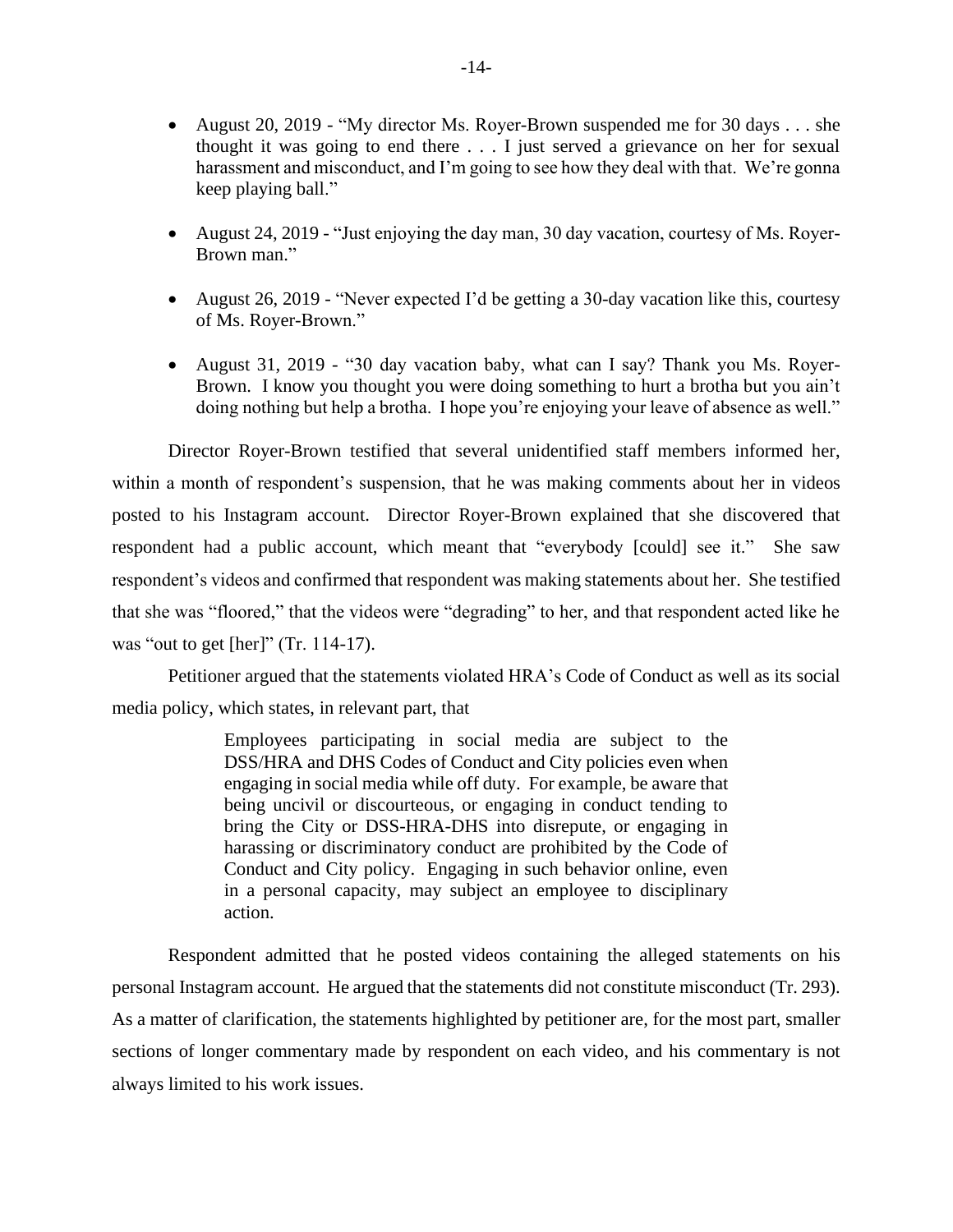Upon review of each of the videos, I find that none of the alleged statements rise to the level of threatening conduct (Pet. Exs. 6a-6j). For the most part, respondent speaks in a serious or bemused tone, and the statements are not made in a manner that is loud, menacing or hostile. Respondent's sarcastic expression of frustration regarding his suspension, or his comments that he would "play ball" upon his return to work, do not express or imply a threat.

However, at least four of the statements rise to the level of discourteous and inappropriate conduct, as charged.

In his statements of August 14 and 18, 2019, respondent uses profanity and racial epithets in describing his co-workers, specifically, describing them as "niggas" and "stupid dumbass motherfuckers." The use of profanity generally constitutes *per se* discourtesy and disrespect. *See Health & Hospitals Corp. (North Bronx Healthcare Network) v. Wolfe*, OATH Index No. 2844/08 at 6-7 (Sept. 8, 2008) (citing *Dep't of Correction v. Shark,* OATH Index Nos. 1668/02 & 1828/02 at 20 (July 3, 2003)). *See also Admin. for Children's Services v. Goldman*, OATH Index No. 985/12 at 6 (July 3, 2012), *adopted*, Comm'r Dec. (July 13, 2012). Further, the use of a racial epithet to describe a co-worker, even without malicious intent, constitutes misconduct. *See Transit Auth. v. Kerr*, OATH Index No. 1234/00 (May 10, 2000), *modified on penalty*, Authority Dec. (July 18, 2000), *modified on penalty*, NYC Civ. Serv. Comm'n Item No. CD 03-22-M (Feb. 5, 2003) (finding that use of the term "nigger" is misconduct, even where uttered by an African-American employee without malicious intent); *Police Dep't v. Kilroy*, OATH Index No. 1096/91 (July 10, 1991), *aff'd* 190 A.D.2d 530 (1st Dep't 1993) (finding that the term "nigger" is an ethnic slur and its use in the workplace constitutes misconduct, regardless of whether it was uttered in a casual conversation and not directed at the person who was offended); *Dep't of Correction v. Andino*, OATH Index No. 430/89 (Aug. 10, 1989), *modified on penalty*, NYC Civ. Serv. Comm'n Item No. CD 90-57 (June 20, 1990) (finding that the word "nigger" is a racial slur and its use in the workplace is subject to disciplinary sanction).

Further, the comments respondent made regarding Director Royer-Brown on August 20 and 31, 2019, where respondent states that in relation to his suspension he filed a sexual harassment complaint against her, and that he hopes she is "enjoying" her alleged leave of absence, were made in a taunting and retaliatory manner, and were clearly meant to demean and humiliate her. Accordingly, the comments are also misconduct.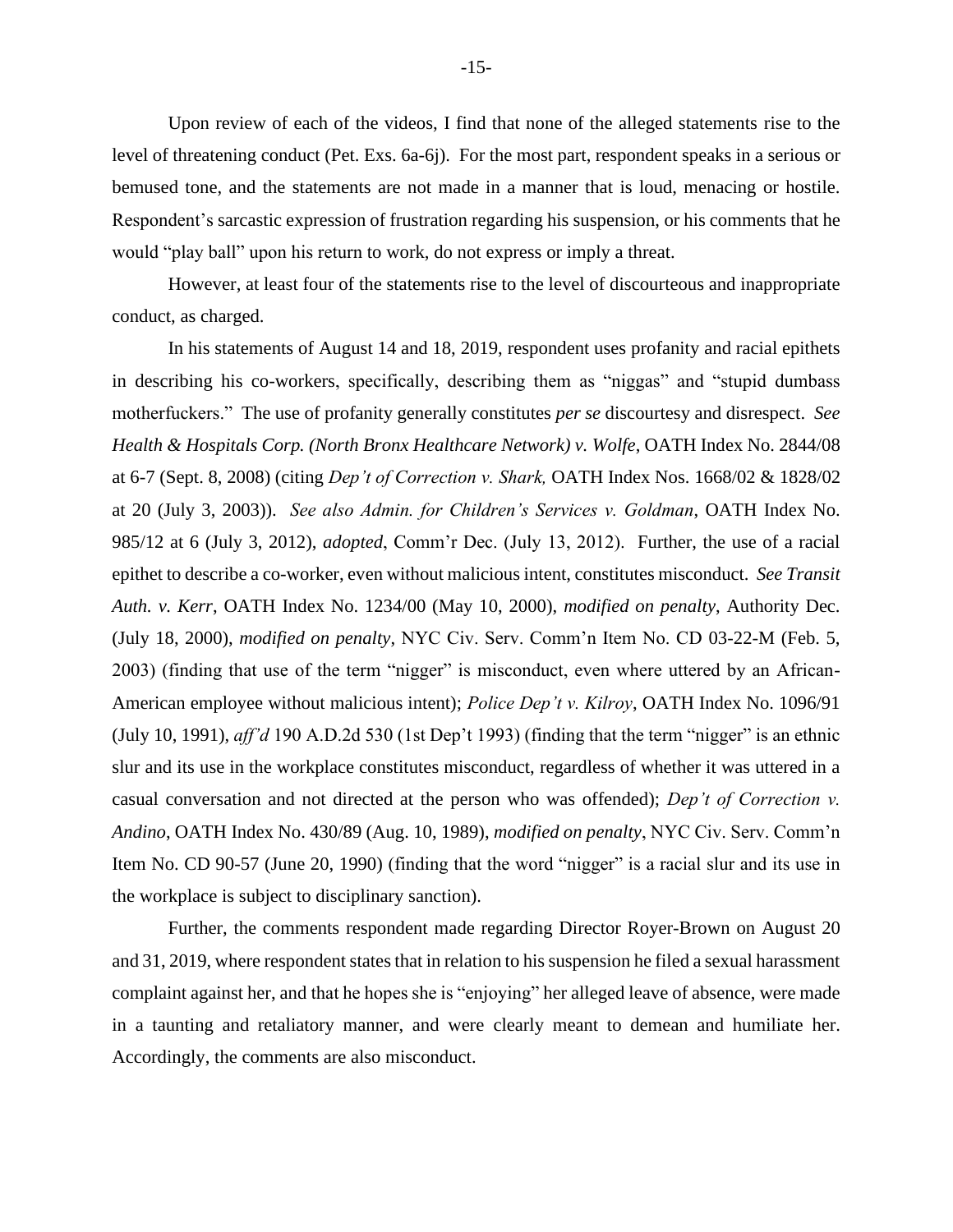The remaining statements are sarcastic in nature, but do not constitute misconduct because sarcasm is not per se misconduct. *See Triborough Bridge and Tunnel Auth. v. Klosner*, OATH Index No. 599/03 at 9 (Aug. 20, 2003) ("sarcastic work-related communication does not become misconduct due merely to its tone or the manner in which it is delivered"); *Dep't of Correction v. Hamlin*, OATH Index No. 110/02 at 14 (May 21, 2002) (sarcastic statements, "absent some disruption in the workplace, threats or manifest disrespect are permissible" even during confrontations between supervisors and subordinates).

The offending statements are also not protected speech. A public employee's speech that is expressed as a private citizen regarding a matter of public concern is protected by the First Amendment. *Montero v. City of Yonkers*, 890 F.3d 386, 393-94 (2d Cir. 2018). A matter of public concern includes those matters "fairly considered as relating to any matter of political, social, or other concern to the community" and be of "'general interest' or of 'legitimate news interest.'" *Id.*  at 399. However, speech that "principally focuses on an issue that is personal in nature and generally related to the speaker's own situation or that is calculated to redress personal grievances even if touching on a matter of general importance does not qualify for First Amendment protection." *Id.* at 399-400 (internal quotation marks, citation, and alteration omitted).

For instance, in *Agosto v. NYC Dep't of Educ.,* No. 19-2738-cv at 14 (2d Cir. Dec. 4, 2020), the court held that a high school teacher's complaint against his principal was not protected speech because the grievances he filed did not address a matter of public concern, but instead "principally focuse[d] on an issue that is personal in nature and generally related to the speaker's own situation . . . " citing *Montero*, 890 F.3d at 399-400 (internal quotation marks, citation, and alteration omitted).

In another case, the court found that while a former fire captain began his social media post by commenting on a publicized school board incident, his speech devolved into his personal criticism of the fire district's board. The court held that because, on balance, the captain's speech was predominately of a private concern, he was not protected from disciplinary action by the First Amendment. *Moreau v. St. Landry Parish Fire District No. 3*, 2020 U.S. App. LEXIS 10912 (5th Cir. Apr. 7, 2020).

Here, the four discourteous statements made on respondent's Instagram videos related to his personal grievances with his supervisor and co-workers, and not to matters of public concern. Accordingly, such statements are not protected speech.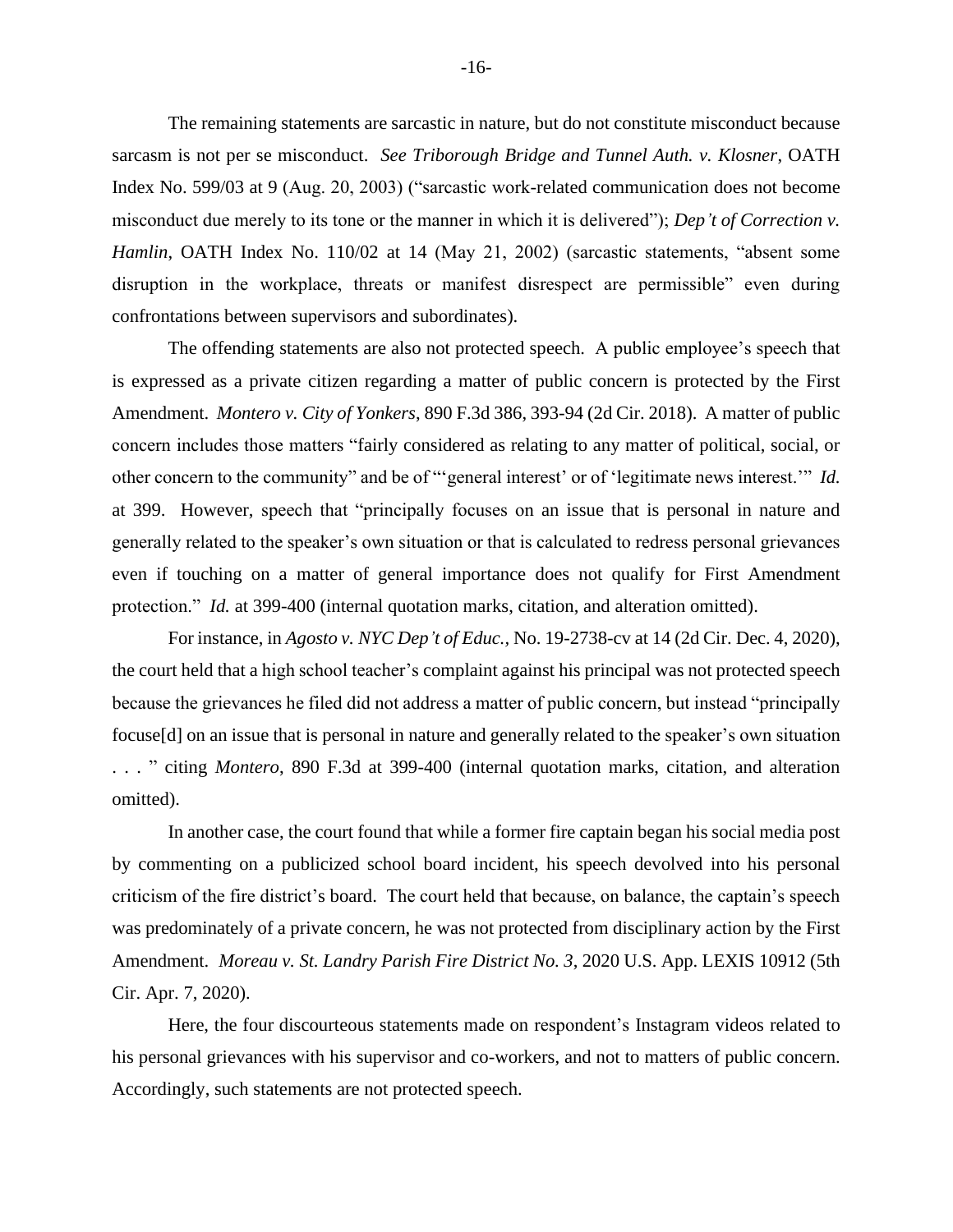Therefore, petitioner proved that four of the nine comments were discourteous.

#### **FINDINGS AND CONCLUSIONS**

- 1. As per Specification 1, petitioner established by a preponderance of the evidence that respondent engaged in threatening and discourteous conduct on August 2 and August 9, 2019, respectively, by walking back and forth in front of a co-worker's cubicle multiple times and staring down at her in a manner that was hostile and aggressive; and by stating that he "will shoot up this place" while on the phone, in violation of HRA's Code of Conduct. Petitioner did not prove the remaining instances of alleged misconduct.
- 2. As per Specification 2, petitioner established by a preponderance of the evidence that respondent engaged in discourteous conduct by posting four videos on his personal Instagram account. On two of the videos respondent made statements related to his co-workers that contained profanity and a racial epithet, and the other two videos contained statements were that were taunting and retaliatory towards his supervisor. Petitioner did not prove that the remaining five statements were discourteous, or that any of the videos contained threatening statements.

#### **RECOMMENDATION**

Upon making the above findings, I requested and received respondent's personnel history (ALJ Ex. 3). Respondent began employment with HRA on August 10, 2015. In 2017, he accepted a 60-day suspension to resolve charges related to inappropriate contact with a client and abuse of official functions. Petitioner now seeks termination of respondent's employment.

Petitioner's request is appropriate. Here, petitioner proved that respondent engaged in threatening behavior on two occasions, including stating in the office that he would "shoot up this place," and that he made discourteous statements on four videos that he posted on his personal social media account. His threatening actions understandably caused alarm and fear amongst many of his co-workers, and his statements regarding his supervisor caused her to feel degraded (Tr. 31-32, 116).

Most City employees who have issued threats similar to those made by respondent have been terminated from City service. *Fire Dep't v. Krasner*, OATH Index No. 2967/09 at 11, 18-19 (Aug. 18, 2009), *adopted*, Comm'r Dec. (Nov. 20, 2009) (fire protection inspector's statement that "Metrotech equals Virginia Tech," along with other misconduct, results in termination); *Dep't of*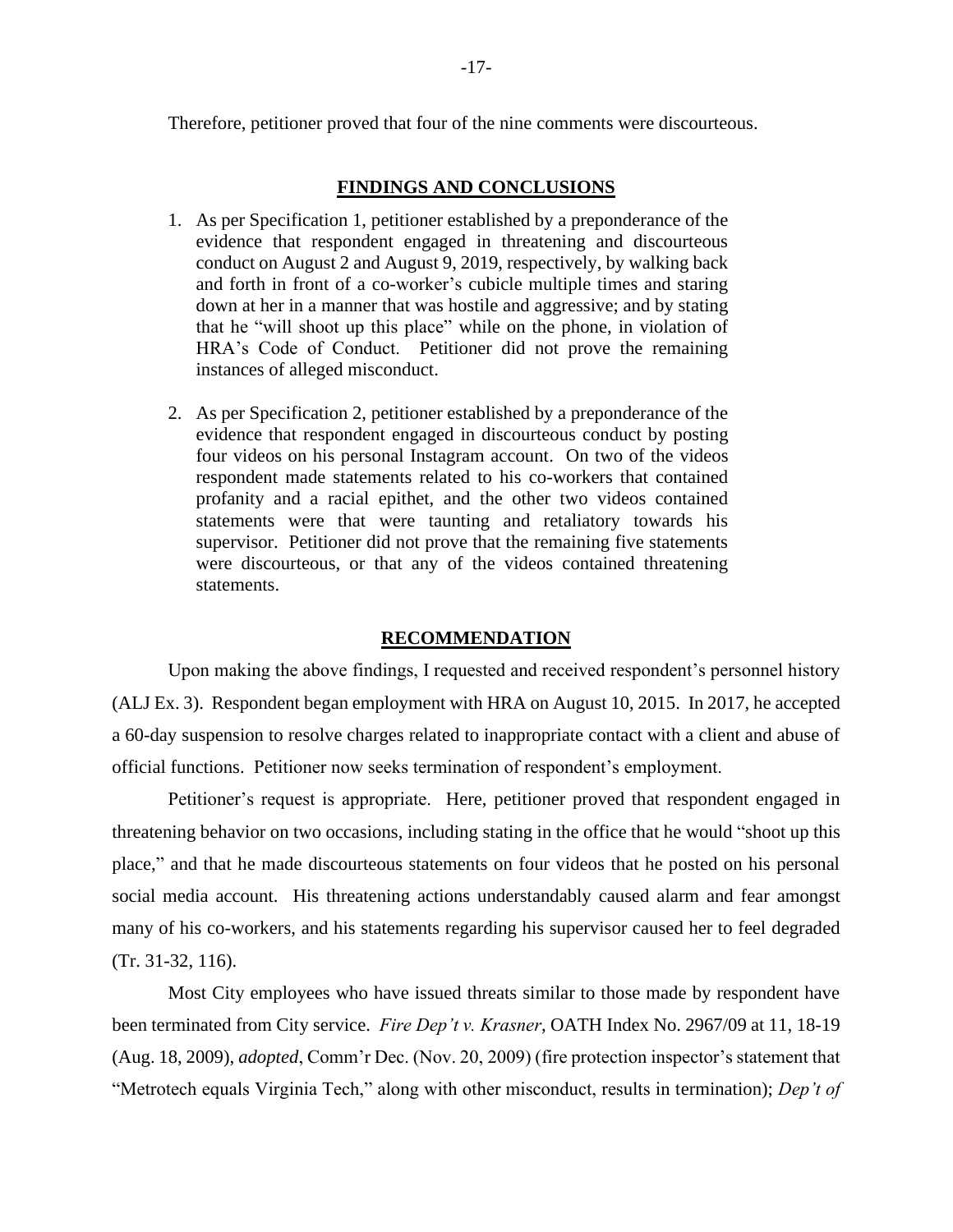*Environmental Protection v. Danko*, OATH Index No. 1060/08 (Apr. 11, 2008), *modified on penalty*, Comm'r Dec. (Sept. 28, 2008), *aff'd*, NYC Civ. Serv. Comm'n Item No. CD 09-20-SA (Apr. 3, 2009) (termination for machinist who threatened to "go postal" and to act like "the Virginia Tech shooter"); *Health and Hospitals Corp. (Woodhull Medical and Mental Health Center) v. Pawlowski*, OATH Index No. 1836/00 (Oct. 4, 2000), *aff'd sub nom*. *Pawlowski v. North Brooklyn Health Network*, 299 A.D.2d 156 (1st Dep't 2002) (employee with lengthy disciplinary history terminated for threats to supervisors and co-workers).

Further, respondent did not offer any mitigation. Even when respondent admitted to posting the offending videos, he did not take any responsibility for his actions or express any regret. Respondent also has a prior significant penalty. Both the prior misconduct and the proven charges here, particularly relating to the threat to "shoot up the place," show that respondent lacks judgment and self-control in the work place.

Therefore, I recommend that respondent be terminated from his employment.

Noel R. Garcia Administrative Law Judge

December 10, 2020

SUBMITTED TO:

**STEVEN BANKS** *Commissioner* APPEARANCES:

**BRIANNA WILSON, ESQ.** *Attorney for Petitioner*

**AARON MILES**  *Pro se*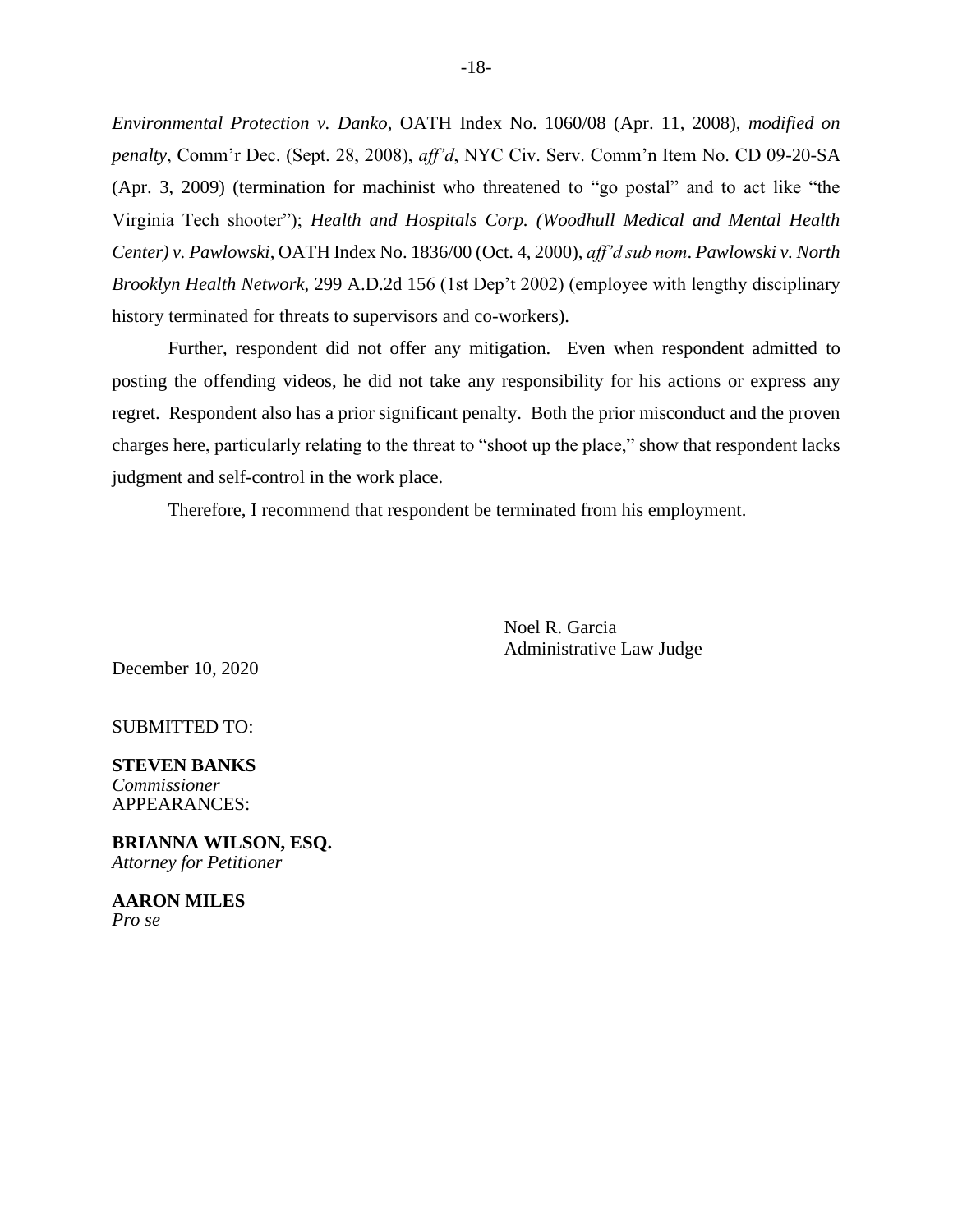## **THE CITY OF NEW YORK CIVIL SERVICE COMMISSION**

*In the Matter of the Appeal of*

#### **AARON MILES**

*Appellant*

*-against-*

## **HUMAN RESOURCES ADMINISTRATION**

*Respondent*

*Pursuant to Section 76 of the New York State Civil Service Law*

CSC Index No: 2021-0126

# **DECISION**

**AARON MILES** ("Appellant") appealed from a determination of the Human Resources Administration ("HRA") finding Appellant guilty of incompetency and/or misconduct and imposing a penalty of termination following disciplinary proceedings conducted pursuant to Civil Service Law ("CSL") Section 75.

The Civil Service Commission ("Commission") requested written arguments from the parties on March 20, 2021. Appellant's brief was due by March 24, 2021, but he requested and received three extensions to retain counsel and/or submit a brief to the Commission. On July 7, 2021, the Commission informed Appellant that if he did not submit a brief by July 14, 2021, the Commission would review his appeal, pending HRA's submission, without it. Appellant did not submit any argument and HRA's brief was received on August 6, 2021.

The Commission has reviewed the record below, which we incorporate by reference into this decision, as well as arguments submitted on appeal, and find that there is sufficient evidence to support the final determination and that the penalty imposed is appropriate.